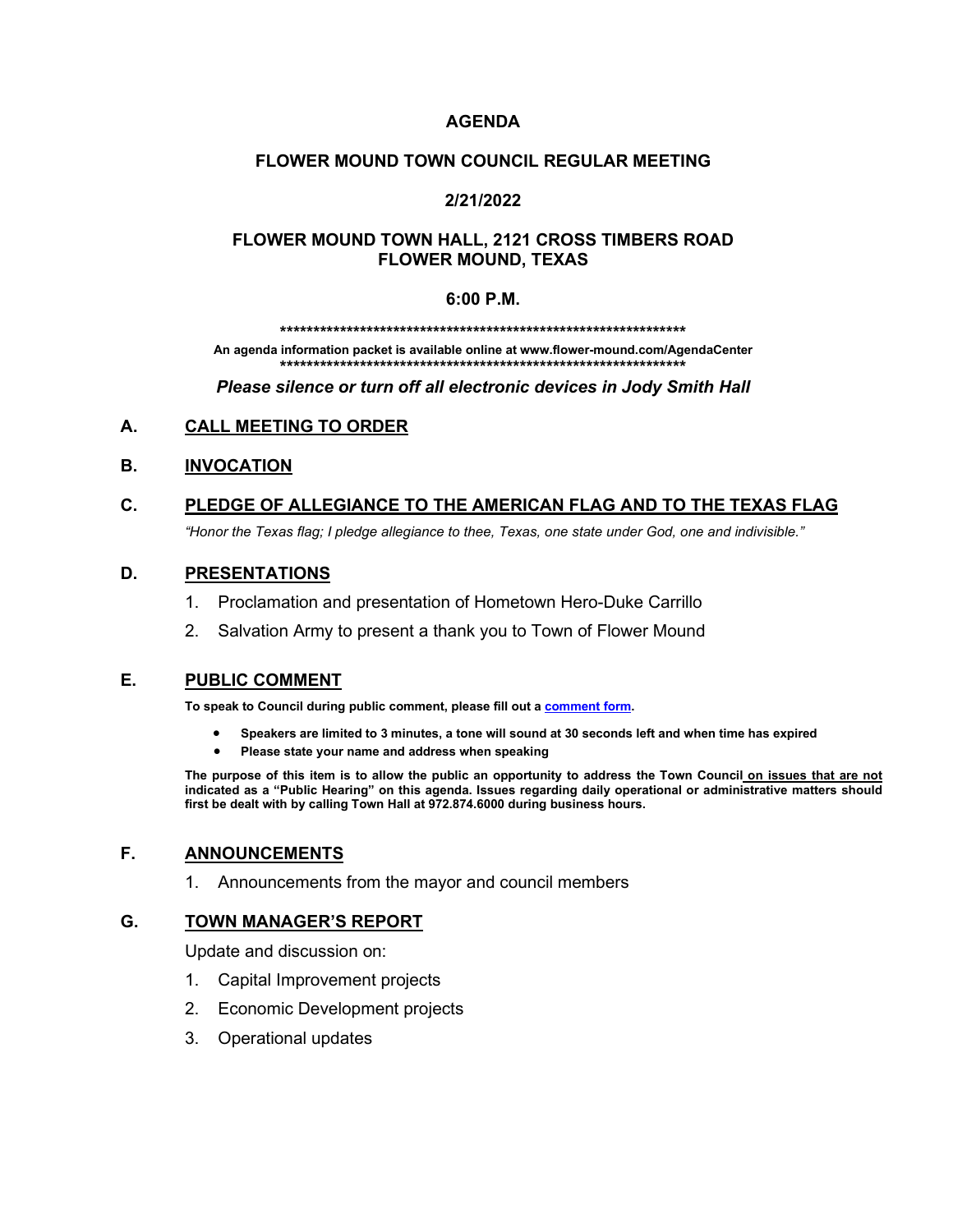#### **H. FUTURE AGENDA ITEMS**

**The purpose of this item is to allow the Mayor and members of Council an opportunity to bring forward items they wish to discuss at a future meeting, with the understanding a consensus of Council is needed in order for that item to be placed on a future agenda and in accordance with the Town Council Agenda Setting Policy (Ord. 65-15).**

### **I. COORDINATION OF CALENDARS**

1. A regular meeting is scheduled for Monday, March 7

#### **J. CONSENT ITEMS**

**This part of the agenda consists of non-controversial or "housekeeping" items required by law. Items may be removed from Consent by any council member by making such request prior to a motion and vote.** 

- 1. Minutes 2/7- Consider approval of the minutes from a regular meeting of the Town Council held on February 7, 2022.
- 2. Municipal Court recording/AV system- Consider approval to replace the audio video hardware and software for the Municipal Court in the amount of \$92,893.08.
- 3. 2nd FY 21-22 Budget Amendment- Consider approval of an ordinance amending the Town of Flower Mound's Annual Budget for the fiscal year beginning October 1, 2021, and ending on September 30, 2022, as adopted by Ordinance No. 38-21 and amended by Ordinance No. 50-21 for adjustments to the General Fund.
- 4. Police Mental Health Grant- Consider approval of a resolution authorizing the submission of a grant application with the Office of the Governor for the 2023 Victim Assistance, First Responder Mental Health Program; authorizing the Town Manager to act on behalf of the Town of Flower Mound in all matters related to the application; authorizing acceptance of funds if awarded; and pledging that if funding for this project is received, the Town will comply with all project requirements of the Office of the Governor.
- 5. DataProse LLC Printing and Mailing- Consider approval of an agreement with DataProse LLC for utility bill printing and mailing services, in the estimated annual amount of \$126,700 through an existing interlocal agreement between the Town of Flower Mound and the City of Plano, and authorization for the Mayor to execute same on behalf of the Town.
- 6. Traffic Signal Parts BuyBoard- Consider Approval of the purchase of traffic signal detection systems, signal cabinets, and traffic related parts, in the estimated annual amount of \$250,000.00, from Mobotrex, through the BuyBoard Cooperative Purchasing contract.
- 7. Royal Oaks WL Replace Design Award- Consider approval of a Professional Services Agreement with Pacheco Koch Consulting Engineers, LLC, for the design phase services associated with the Royal Oaks Water Line Replacement Phase I project, in the amount of \$71,399.00; and authorization for the Mayor to execute same on behalf of the Town.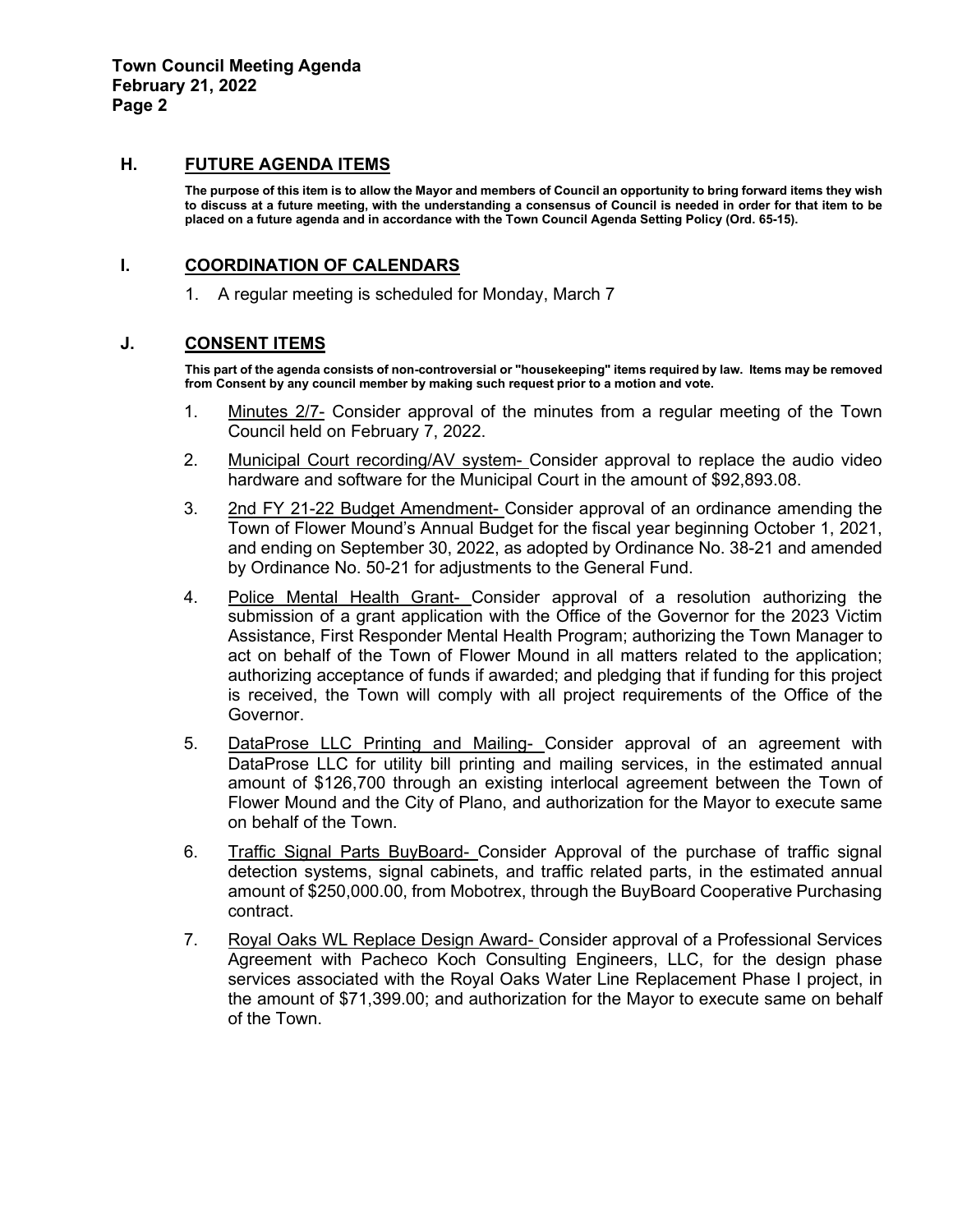## **K. REGULAR ITEMS**

- 8. ZPD18-0014 Silveron Park- Public Hearing to consider an ordinance amending the zoning (ZPD18-0014 – Silveron Park) from Planned Development District No. 31 (PD-31) with Campus Commercial District (CC) uses to Planned Development District No.171 (PD-171) with Campus Commercial District (CC) and multifamily uses, and with certain waivers, exceptions and modifications to the Code of Ordinances. The property is generally located south of International Parkway and east of Lakeside Village Boulevard. (On January 10, 2022, P&Z moved to table this item to its January 24, 2022, meeting by a vote of 6 to 0.) (On January 19, 2022 the Applicant formally requested to reschedule the public hearing for the February 14, 2022 P&Z meeting, and the February 21, 2022 Town Council meeting.) (P&Z recommended approval by a vote of 6 to 0 at its February 14, 2022, meeting.)
- 9. TRP19-0020 Silveron Park- Public Hearing to consider an application for a tree removal permit (TRP19-0020) for eight (8) specimen trees on property proposed for development as Silveron Park. The property is generally located south of Long Prairie Road and east of Lakeside Village Boulevard. (The Environmental Conservation Commission recommended approval by a vote of 6-0-0 at its October 1, 2019, meeting).
- 10. TRP21-0040 5012 Castellano Ct.- Public Hearing to consider an application for a tree removal permit (TRP21-0040) for two (2) specimen trees on Lot 19, Block E of the Montalcino Estates PH 2 subdivision. The property is located at 5012 Castellano Ct. (The Environmental Conservation Commission recommended approval by a vote of 6- 0-0 at its February 1, 2022, meeting).
- 11. Application Process Timeline- Discuss the process for Town Council agenda items, including timing.

### **L. BOARDS/COMMISSIONS** *(Bold text represents boards with vacancies)*

Discuss and consider resignations, appointments, evaluations, reassignments, discipline, or dismissals for the following boards or commissions: All Together Flower Mound Commission, Animal Services Board, Cultural Arts Commission, Denton County Transportation Authority, Environmental Conservation Commission, Parks Board, School Liaison Committee, SMARTGrowth Commission, Tax Increment Reinvestment Zone Number One (TIRZ #1), Transportation Commission, and Veterans Liaison Board.

# **M. CLOSED MEETING**

The Town Council to convene into closed meeting pursuant to Texas Government Code Chapter 551, including, but not limited to, Sections 551.071, 551.072, 551.074, and 551.087 for consultation with Town Attorney, and to discuss matters relating to real property, personnel, and economic development negotiations, as follows:

- a. Consultation with Town Attorney.
	- 1. Cause No. 18-9622-431; EagleRidge Operating, LLC v Town of Flower Mound, Texas, et al
	- 2. 2006 Rule 11 agreement and dismissal, Cause No. 2005-20153-158 and Flower Mound Ranch Development Applications
- b. Discuss and consider purchase, exchange, lease or value of real property for parks, public rights-of-way, and/or other municipal purposes and all matters incident and related thereto.